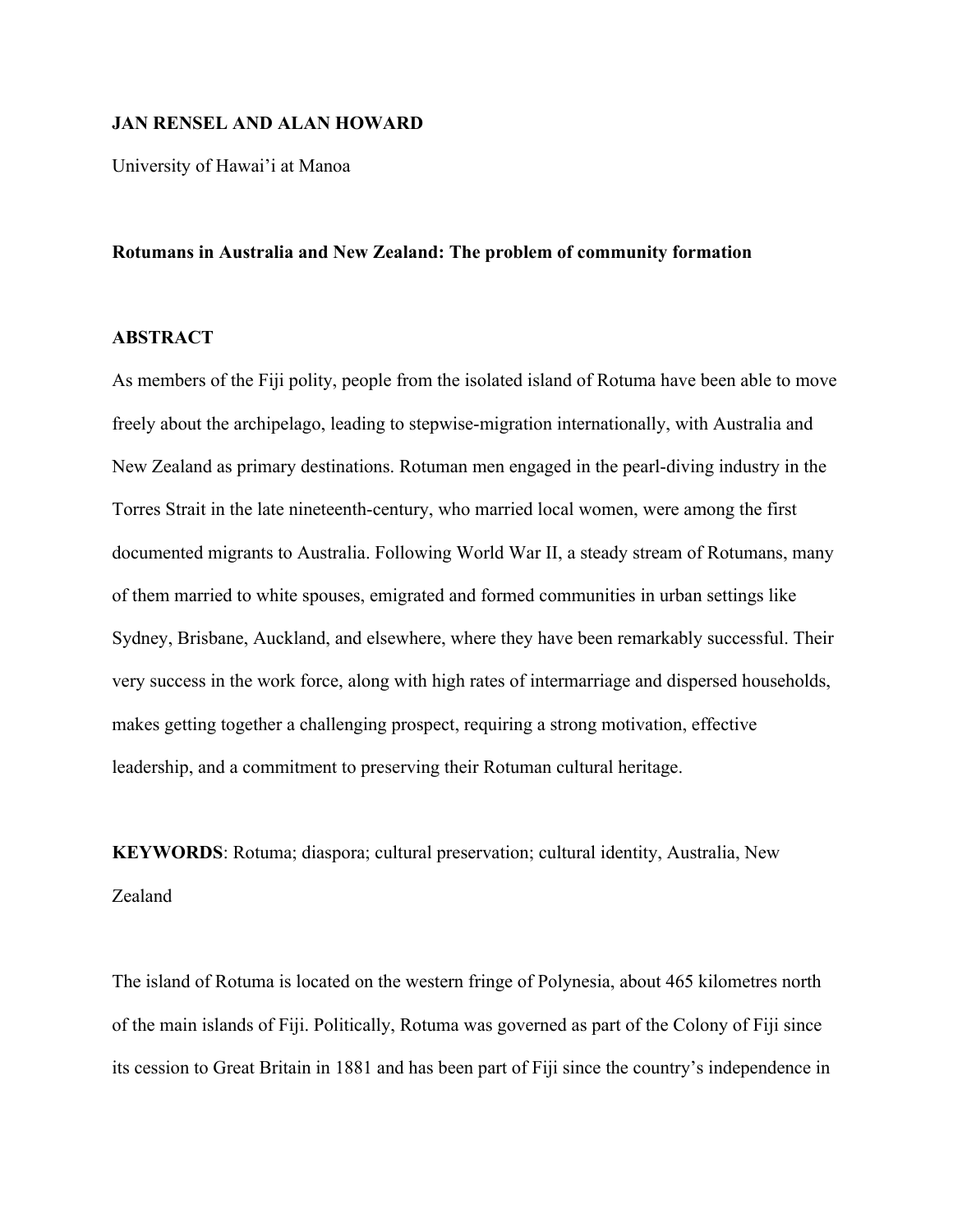1970. Although its linguistic affiliations remain somewhat of an enigma (see Grace 1959; Schmidt 1999), the culture of the island reveals a closer affinity with Samoa, Tonga, Futuna, and Uvea than with Fiji or the Melanesian islands to the west. Like many other Pacific Islanders, Rotumans began emigrating from their home island as soon as the opportunity presented itself. To be sure, voyaging was an integral part of their cultural tradition prior to European intrusion, but European vessels provided a wider range of opportunities to visit, and settle, in distant lands. Commenting in 1867 on the extent of emigration, Rev. William Fletcher, the first European Methodist missionary to be stationed on Rotuma, wrote that upwards of 700 young men were known to have left the island in recent memory (Fletcher 1870).

Labour recruiters came to Rotuma from all over the Pacific, and Rotumans were employed in such places as the Sandwich Islands (now Hawai'i) and Samoa, but after cession in 1881, the island was closed as a port of entry and labour recruiters ceased to call there. All traffic between Rotuma and the outside world was diverted through the Colony of Fiji. Although most of the men who left the island—either as sailors or to take employment abroad (for example, in the pearl diving industry in the Torres Strait)—returned home after some time away, a significant number did not. They left ships in Australia, New Zealand, England, and elsewhere and took employment, married local women, and settled into their new lives. Rotuma's isolation made it difficult for emigrants to keep in contact with their home island, and most of them more or less disappeared as far as their homebound relatives were concerned. For whatever reasons—limited literacy curtailing letter writing; transportation into the Pacific being too complicated, sporadic, and unpredictable; Rotumans being extraordinarily adaptive to and successful in new environments; or a combination of factors—communication was extremely limited at best.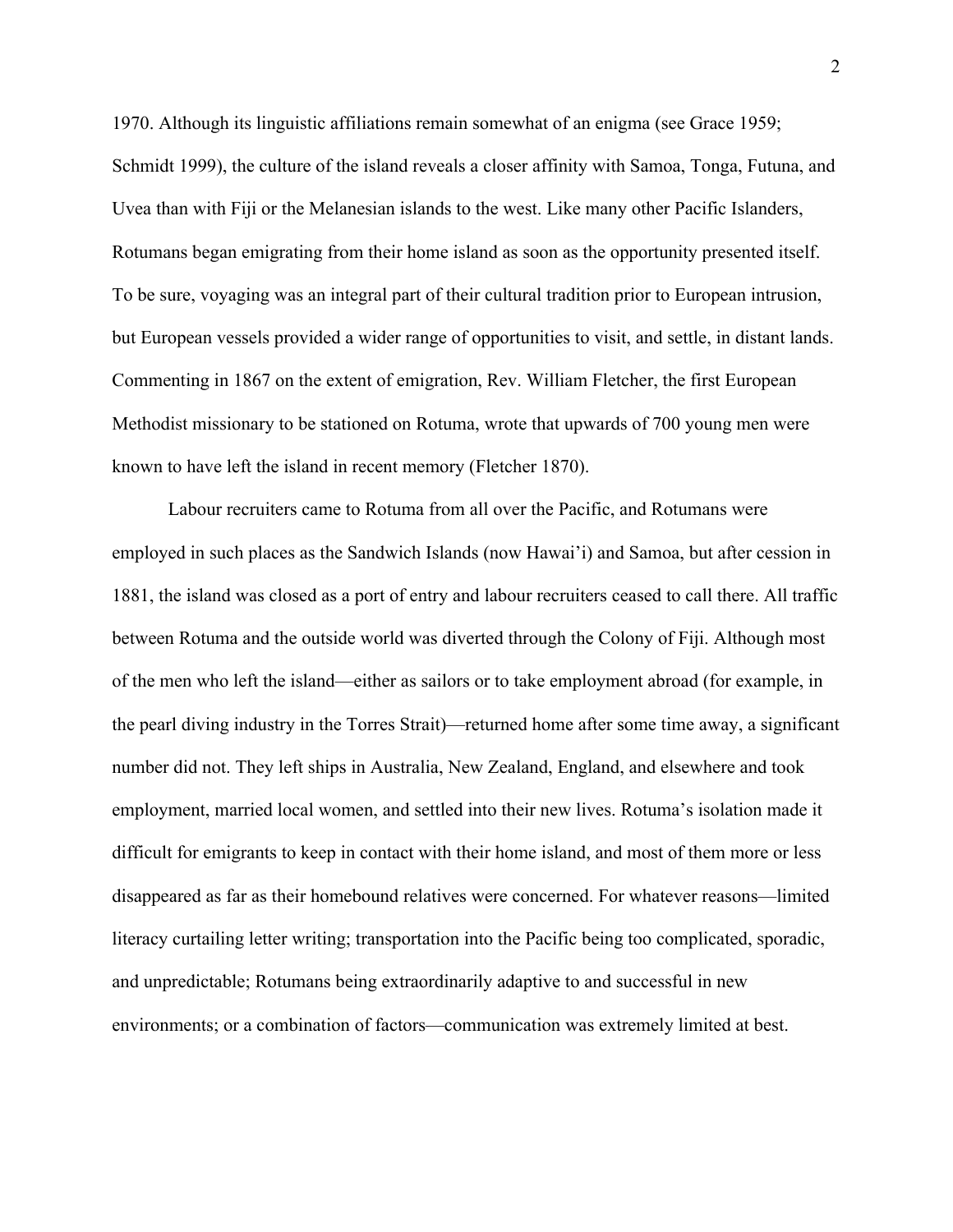As members of the Fiji polity since cession, Rotumans have been able to move freely about the archipelago and have taken advantage of the possibilities this has offered. The flow of this migration path accelerated markedly during the last half of the twentieth-century as young Rotumans moved to Fiji's urban centres to pursue education and employment opportunities. Also stimulating out-migration was a rapid increase in the population of Rotumans resulting from a dramatic decrease in the death rate following World War II while the birth rate remained high, which strained the island's carrying capacity. Thus, whereas the 1956 Fiji census found 68 percent of Rotumans in the country living on their home island, by 2007 the figure had dropped to 19 percent. The overall number of Rotumans in Fiji as a whole (including Rotuma) increased during this time span from 4,422 to 10,137.

Fiji has been a way station for many Rotumans who have emigrated elsewhere, including Australia and New Zealand, where substantial identifiable communities have developed. Rotuman communities of lesser size and varying cohesion have also developed elsewhere, including Hawai'i, the San Francisco Bay area, Vancouver in British Columbia, and Fort McMurray in Alberta, Canada. In addition, a substantial number of Rotumans emigrated to England, where they are widely scattered, and a few families with Rotuman members settled in other places, including Sweden, Norway, and the United Arab Emirates, for example. While no figures are available for Rotumans outside of Fiji, we estimate their numbers to be around 2,000– 3,000.

On the whole, Rotumans have been remarkably successful in adapting to their host countries' social, cultural, and economic contexts. But today they face a different challenge: that of maintaining their communal identity as Rotumans. In this article, we review how and when Rotumans migrated to Australia and New Zealand, how they have integrated into the fabric of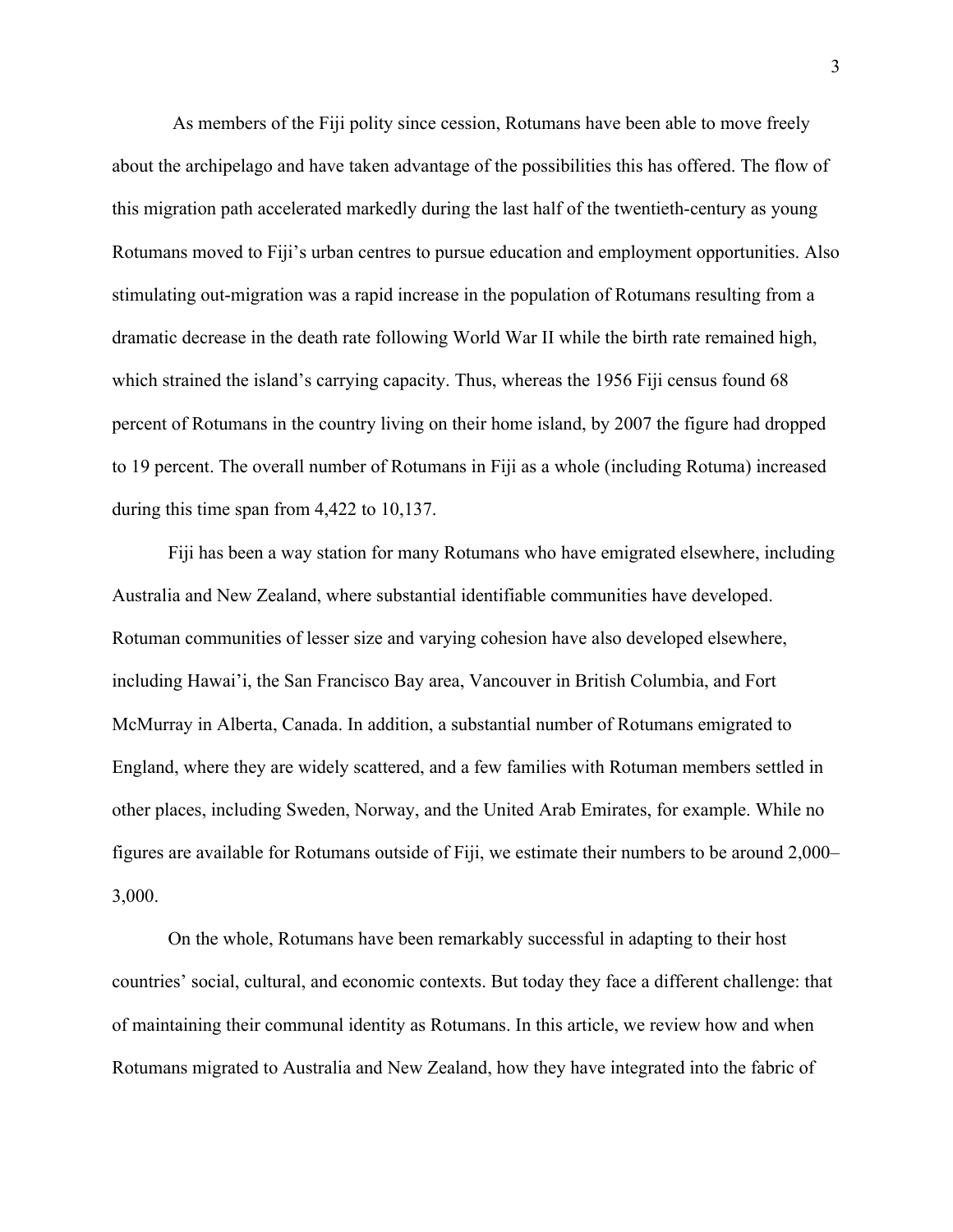those countries' socioeconomic environments, and how they work at maintaining their language, culture, and identity in contexts where 'Rotuman' is not a well-known category. Our central concern is with the obstacles standing in the way of community formation in these countries and in assessing the degree to which these obstacles have been overcome.

Our analysis is based on multiple visits to Rotumans in Australia and New Zealand, as well as elsewhere around the globe, dating back to 1994 as part of an ongoing research project on the Rotuman diaspora. This represents an extension of our long-term research on Rotuma and Rotumans in Fiji beginning in 1959, when Alan started fieldwork for his dissertation. In previous publications we have discussed in detail issues of adaptation and identity in foreign contexts (Howard and Rensel 2001, 2004), while paying special attention to the conditions and processes that shape cultural identity. We have also focused on which aspects of Rotuman culture have been privileged in its reconstitution abroad, and which activities have been singled out for preservation as symbolic of group identity. Our other publications dealing with various aspects of the Rotuman diaspora are Howard 1961; Howard and Howard 1977; Rensel 1993; Howard and Rensel 1994, 2007, 2012. All of these publications are available on the Rotuma Website, created and maintained by Alan since 1996 (www.rotuma.net).

# **ROTUMANS IN AUSTRALIA**

The first focused migration of Rotumans abroad was to the Torres Strait Islands, where they participated in the pearl-diving industry in the late nineteenth-century. Estimates of the number of Rotuman men involved range from 100 to 200 at given times (Gordon 1884; Allen 1895), although an investigation of ships' logs by Makereta Mua suggests that the overall flow was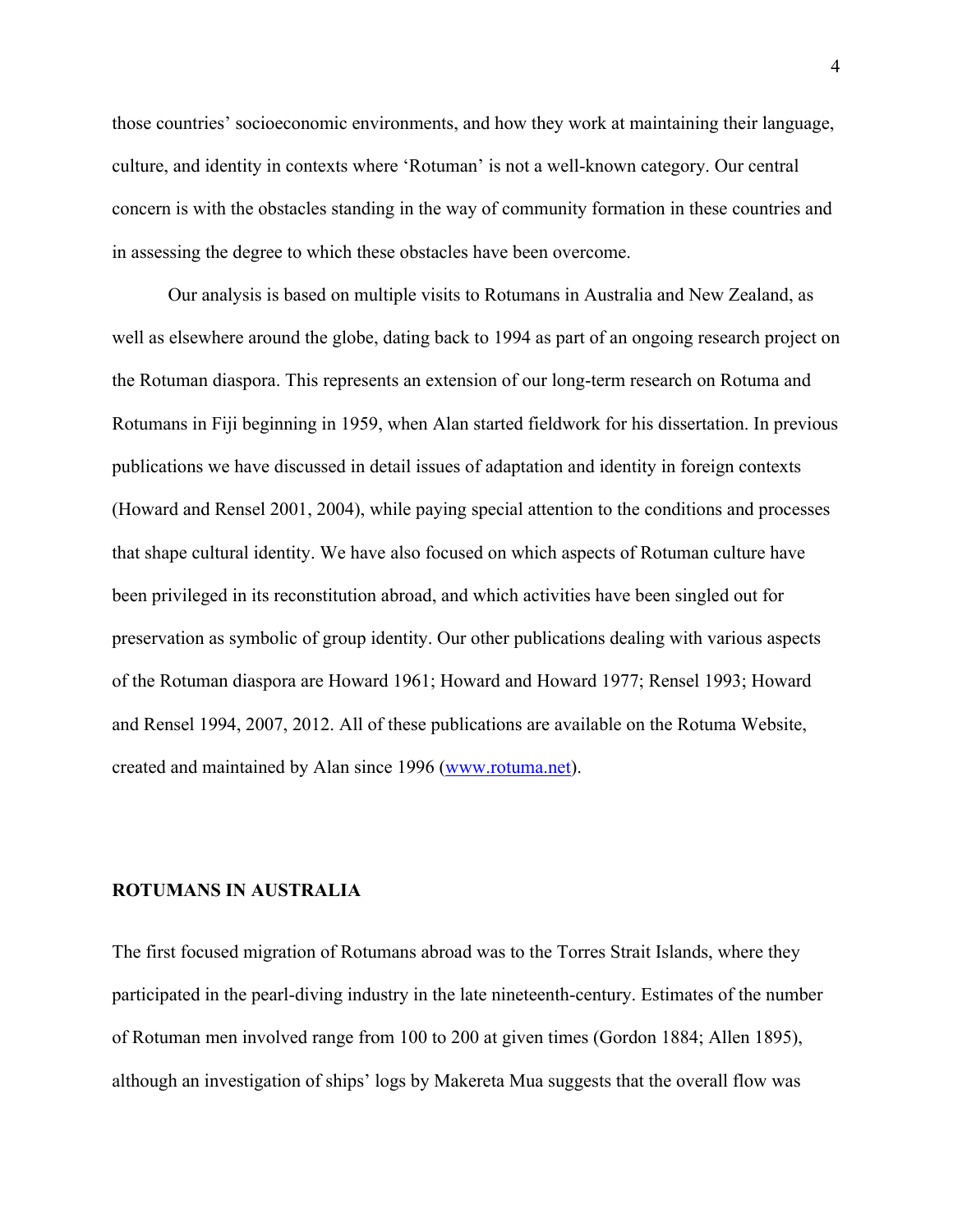much higher (Mua 2007: 35). While most of the men engaged in the pearling industry eventually returned to Rotuma, a number of them remained and married local Torres Strait Islanders. An unknown number of others settled on the Australian mainland.

By 1940, Part-Rotuman Torres Strait (PRTS) Islanders formed a new elite in the Torres Strait and worked as priests, schoolteachers, storekeepers, and policemen (Shnukal 1992: 24). For all practical purposes they were cut off from contact with Rotuma, and, according to Mua (who did research in the Torres Strait in 2004), most PRTS Islanders she interviewed saw themselves first and foremost as Torres Strait Islanders because of their links to land in the Torres Strait (Mua 2007: 40). Nevertheless, awareness of their Rotuman forebears was very much in evidence. In speeches made at Mua's welcoming ceremony, and in the interviews, frequent references were made to the many contributions Rotumans had made to the Torres Straits in areas of music and dance, gardening, cooking methods, feasting, and funerary rites. The PRTS Islanders also praised their Rotuman forebears for being industrious, hard working, and generous. But although they expressed pride in their Rotuman ancestry, for pragmatic reasons their sense of Rotuman identity remained submerged in favour of their status as Torres Strait Islanders (Mua 2007: 76).

Surnames were not used on Rotuma until the late twentieth-century, but they were required in Australia, including the Torres Strait. Most Rotumans used their father's primary name (the one he was known by for this purpose), but a number of Rotumans in Torres Strait who married local women took the surname 'Rotumah' (an earlier spelling of the island's name). The name served not only as an indicator of a man's place of origin but also as a badge of cultural identity (Mua 2007: 45). Today there are a significant number of individuals scattered around Australia with the Rotumah surname; a search of Facebook on 6 September 2013 listed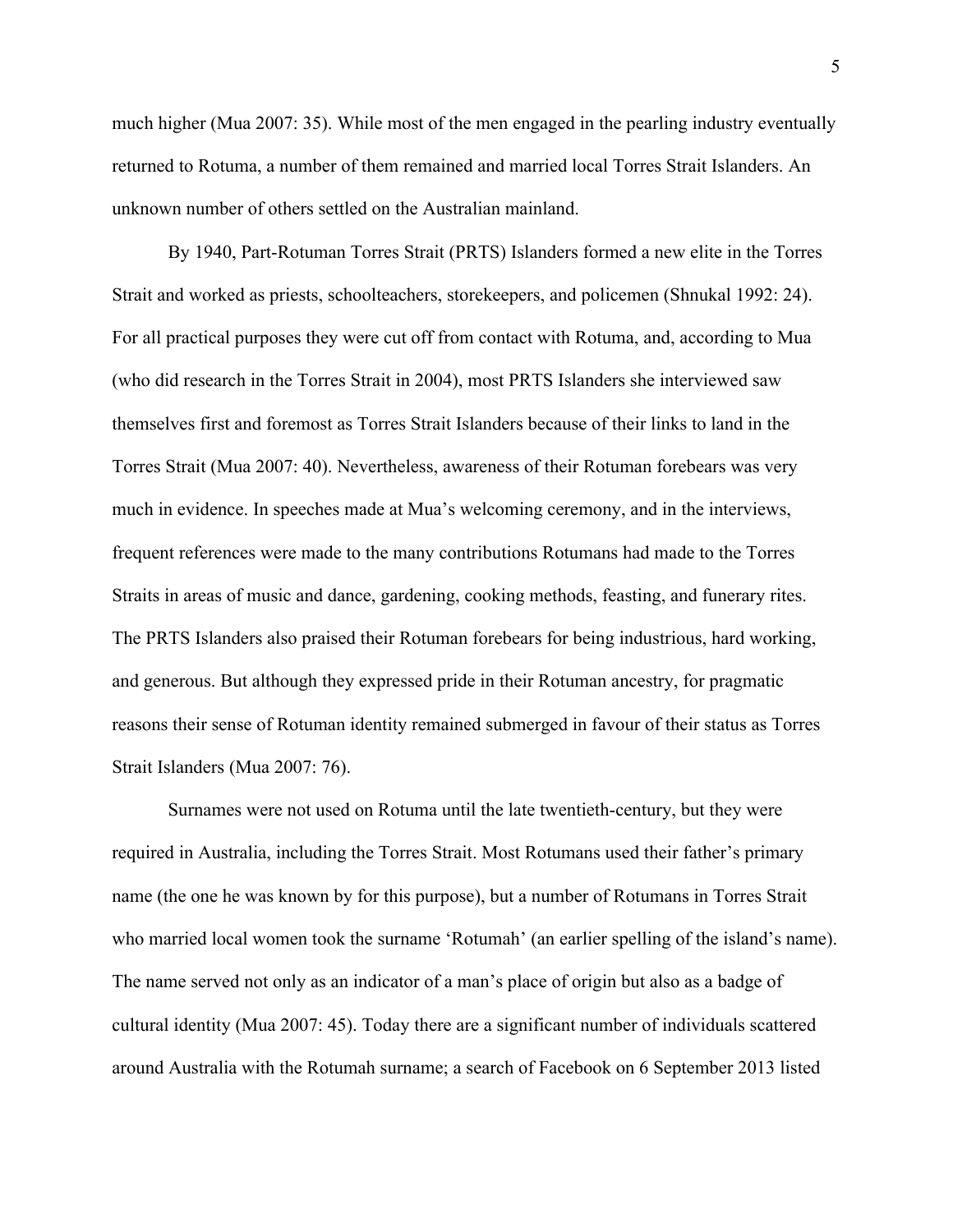75 persons with that surname, and a group called 'Rotumah family history' had 82 members. This is but one indication of the role that social media has played in reinvigorating a concern on the part of PRTS Islanders for their Rotuman roots, with a sharing of photos of Rotuman and part-Rotuman ancestors, information about and photos from Rotuma, and postings expressing a keen interest and pride in their common heritage. In addition to using electronic media to explore and reflect on the group's cultural roots, a number of PRTS Islanders have travelled to Fiji and Rotuma and have been hosted by the descendants of their common ancestors. As yet there have been no concerted efforts on the part of PRTS Islanders, or on the part of the more recently established Rotuman communities in Australia, to integrate the groups' activities, although a sense of common bonds seems to be growing.

A later immigration stream began in the 1950s and accelerated throughout the remainder of the twentieth-century. It followed two trajectories, distinguished by gender. The majority of Rotuman women who migrated to Australia married Australian men. Many met their husbands in Fiji before emigrating; others went to Australia for schooling or work and met their husbands there. In her study of Rotuman migrants in the Sydney area, Seferosa Michael estimated that '70–80% of all migration to Australia has been the result of marriage to non-Rotuman spouses, most of whom were Australian citizens' (Michael 1991: 8-9). Australian men working in Fiji mostly occupied managerial positions with firms and banks or served in professional capacities. They were generally of middle-class background, and, on returning to Australia, they brought their wives into middle-class Australian society, to which the women successfully adapted. These women and their children adjusted to mainstream Aussie culture and did not consider themselves members of a disadvantaged ethnic group. The circumstances of migration to Australia have been somewhat different for Rotuman men. Many of the first migrants came as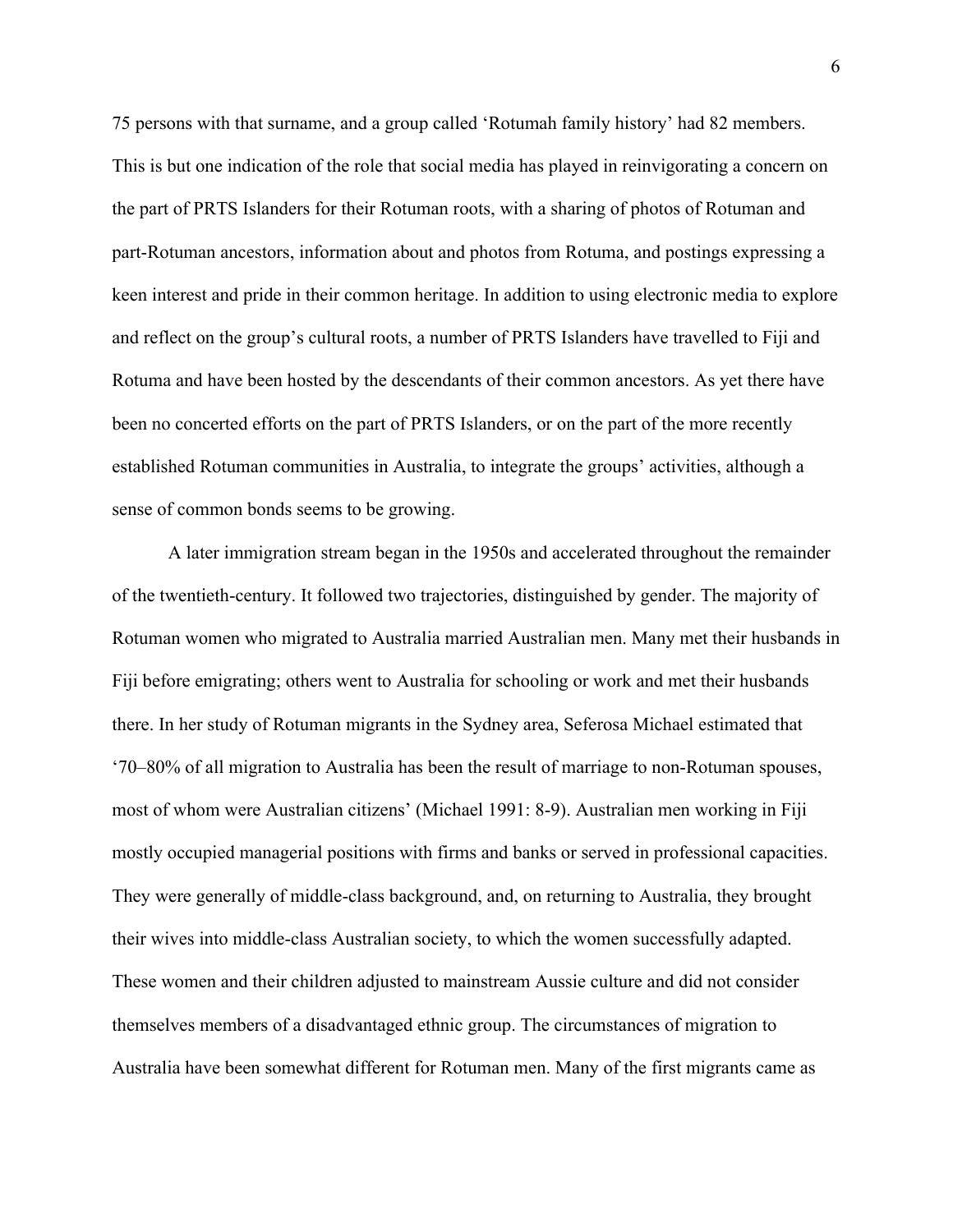sailors and jumped ship. Some were caught and sent home in disgrace, but others married Australian women and settled down. Most eventually legalised their status, although some did not do so for many years, placing them in a tenuous social position in the meantime. Compared to Rotuman women in Australia, Rotuman men spanned a broader range in the occupational structure, from unskilled workers to positions of management. On the whole, however, our research suggests that they aspired to middle-class living standards, which most achieved. As Agnes Hannan (who did research on Rotumans in Australia in the early 2000s), noted:

The Rotuman community in Australia has contributed strongly to Australian society. Amongst their numbers are ministers of religion, accountants, lawyers, teachers, administrators, nurses, travel agents and other occupations from bluecollar to millionaire property owners. Rotumans are known for their ambition and their desire to do well at whatever they turn their hand to. (Hannan 2008: 178)

By far the largest Rotuman concentration in Australia at the end of the twentiethcentury—consisting of well over one hundred families in which at least one person was of Rotuman extraction—was in Sydney, where migrants organized around churches. Rotuman Wesleyans initially joined a Polynesian congregation established by Rev. Jione Langi, who was assigned by the Fiji Methodist Church to serve migrants from Fiji in Sydney before he was posted to New Zealand in 1985. When the various Polynesian communities grew large enough, they split off, each establishing its own church and supporting its own minister. Soon after inception, the Rotuman congregation divided over the issue of language. Whereas a core group of cultural conservatives insisted that services be conducted in the Rotuman language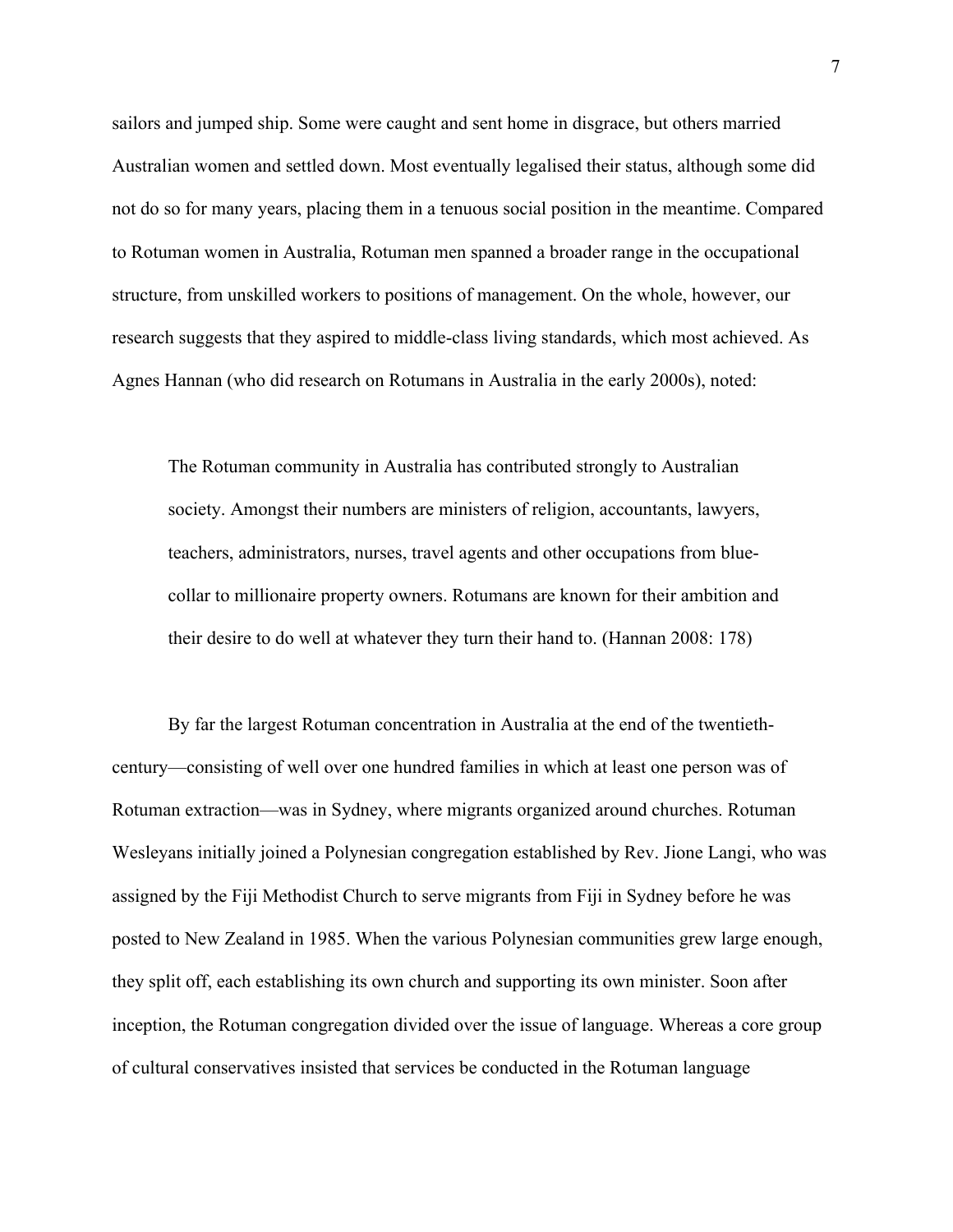exclusively, others requested English be used as well. The latter group started their own congregation, without benefit of an ordained minister. Catholic migrants in the Sydney area organized into a social group that met periodically; not until October 1999 was the first Catholic mass conducted entirely in the Rotuman language. Other communities emerged in Brisbane, Melbourne, Adelaide, and Perth as Rotumans moved to these cities. At the time of her research, Hannan estimated there were approximately 500 Rotumans in Australia (Hannan 2008: 175). The population of Rotumans in Brisbane and its surroundings has especially grown rapidly in recent years. In each of these locations, efforts have been made to organize activities and gettogethers on a more-or-less regular basis, despite the fact that people are dispersed over the urban sprawls that characterize these cities.

Rotumans, along with other non-white immigrants, experienced a shift in policies and attitudes in Australia over the years. During the post–World War II years, Australian immigration policy was exclusionist; the so-called White Australia policy prevailed. The category 'Rotuman' was essentially unknown; to respond 'Rotuman' when asked one's ethnicity by white Australians required further explanation and was generally avoided. One could say 'Fijian', 'Pacific Islander', or 'Polynesian', or, if light-skinned enough (and especially if one had a European-sounding last name), one could pass as an 'Aussie'. For the most part, however, it was best to avoid ethnic categorisation whenever possible. With the demise of the White Australia policy and its replacement by a commitment to making Australia a 'multicultural' society, the position of Rotuman migrants changed. It became somewhat chic to be 'ethnic'.

Multiculturalism encouraged an emphasis on distinctiveness as opposed to identification with the unmarked, connotatively bland concept of 'Aussie'. Rotumans have therefore been encouraged to reevaluate their ethnic identity, to organize into groups based on their Rotuman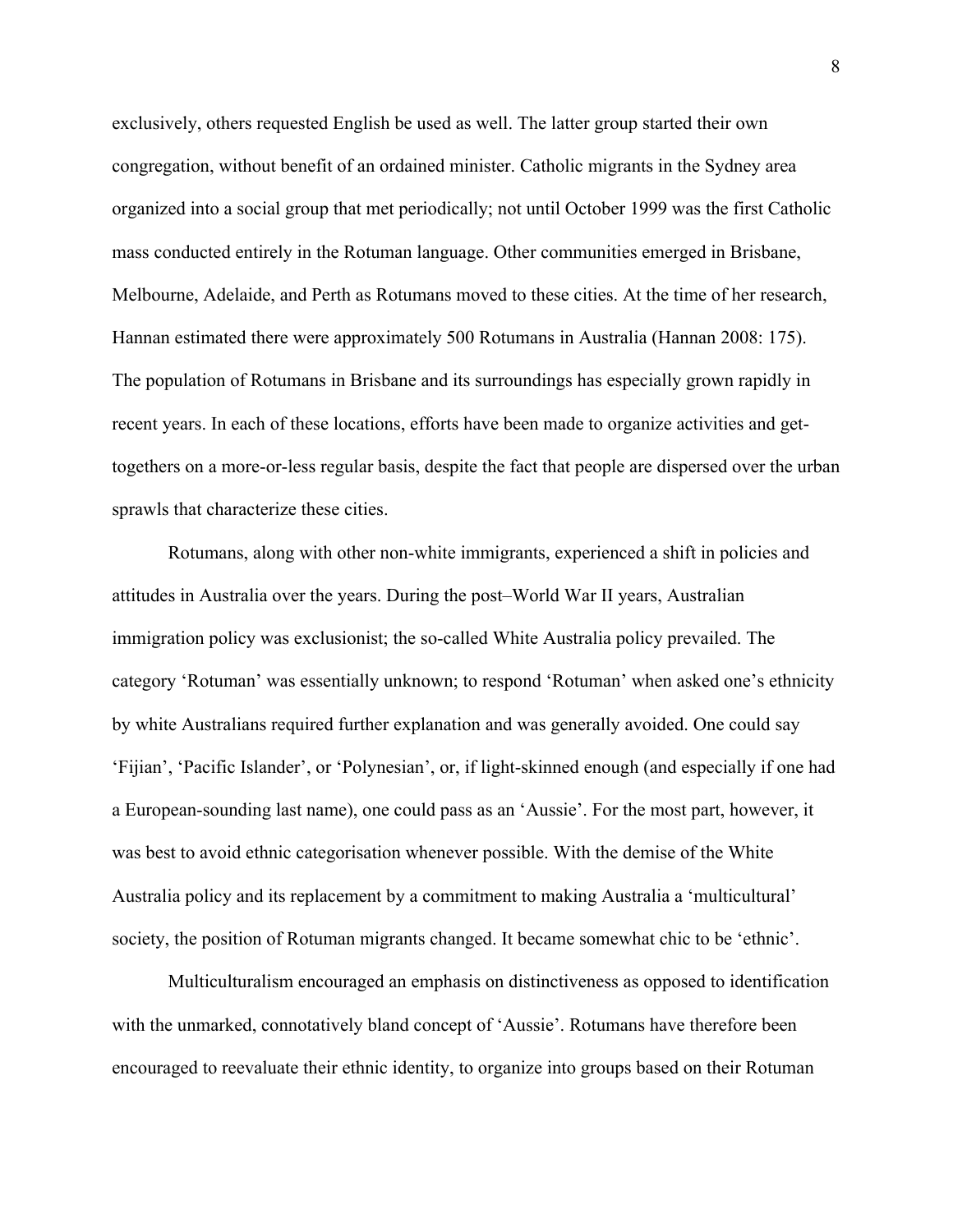heritage, and to give public cultural performances of various kinds. They are still confronted with the fact that, for most white Australians, Rotuma is unknown; thus, in most encounters they still identify themselves as from Fiji or Polynesia. But overall the social climate has become more favourable for maintaining an overt Rotuman self-identification.

Nevertheless, maintaining and perpetuating their Rotuman cultural heritage in the environment that is modern urban Australia is of great concern to most first-generation migrants. Of particular concern is the preservation of the Rotuman language and the cultural values underpinning interpersonal relations that are at the heart of notions of Rotuman-ness. As Hannan put it:

The idea of Rotuman-ness and the Rotuman ability to maintain their cultural identity concerns the Australian Rotuman elders. Their unease lies mainly with the acculturation of the younger members of the Rotuman community. They believe that peer pressure at school, intermarriage into Australia's increasingly multicultural society and the death of the Rotuman-born older generation may reduce the ability of the second and later generation Australian-born Rotumans to maintain the customs of a culture grown in a different land. Already language loss is apparent in Australian-born Rotumans and efforts are being made by older Rotumans to address it by making lessons in the Rotuman language available. These have not always been successful or long lasting as parents are increasingly busy at work. As well, members of the community do not always live close to one another and this occasions time-consuming travel to language lessons. (Hannan 2008: 197–198)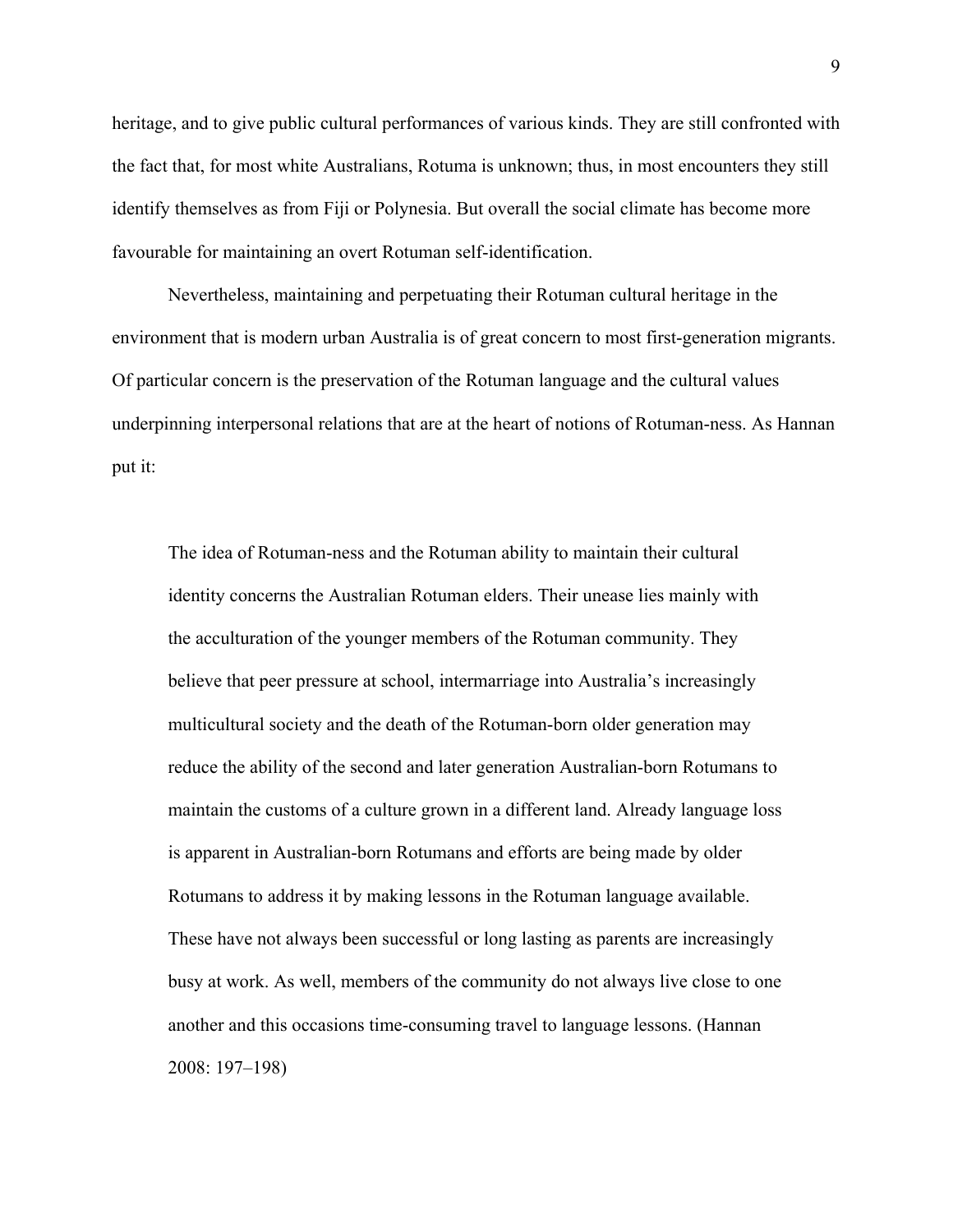#### **ROTUMANS IN NEW ZEALAND**

In 1994, with the assistance of Rev. Jione Langi (who had become pastor-at-large for the Fiji Wesleyans in New Zealand after being transferred from Australia), we were able to identify 125 families in New Zealand that included at least one person of Rotuman extraction. Langi also helped provide information regarding year of immigration to the country, occupation, and spouse's ethnicity if married. Our information on year of immigration indicates that Rotuman migration to New Zealand began in the 1950s and reached a peak during the 1970s and 1980s, when New Zealand immigration policy was more lax than it is now. For those on whom we have such data (N=70), 20.0 percent arrived before 1970, 35.7 percent came in the 1970s, 38.6 percent came in the 1980s, and only 5.7 percent immigrated during the first four years of the 1990s. The majority of immigrant Rotumans (55.2%) settled in the Auckland area, with smaller but nevertheless vital communities in and around Napier and Wellington.

Of the 74 Rotuman women for whom we have marital information, 40 were married to or had been married to European New Zealanders (Pakeha), 15 to Rotuman or part-Rotuman men, 16 to other Polynesians (including Fijians or part-Fijians), 2 to Indians, and 1 to a Chinese man. Of the 36 Rotuman men in our survey, 14 were married to Pakeha women, 10 to Rotumans, and 12 to other Islanders. A higher proportion of women thus married Pakeha spouses (**55%** compared to **39%** of men). Rotumans who were married to Rotumans or part-Rotumans accounted for only 23 percent of the New Zealand couples we identified, which suggests, along with our data concerning Rotumans in Australia, that for Rotumans intermarriage and migration are strongly correlated.

Rotumans in New Zealand have, like their counterparts in Australia, largely been integrated into the urban middle class. This is reflected in our data on occupation, which show a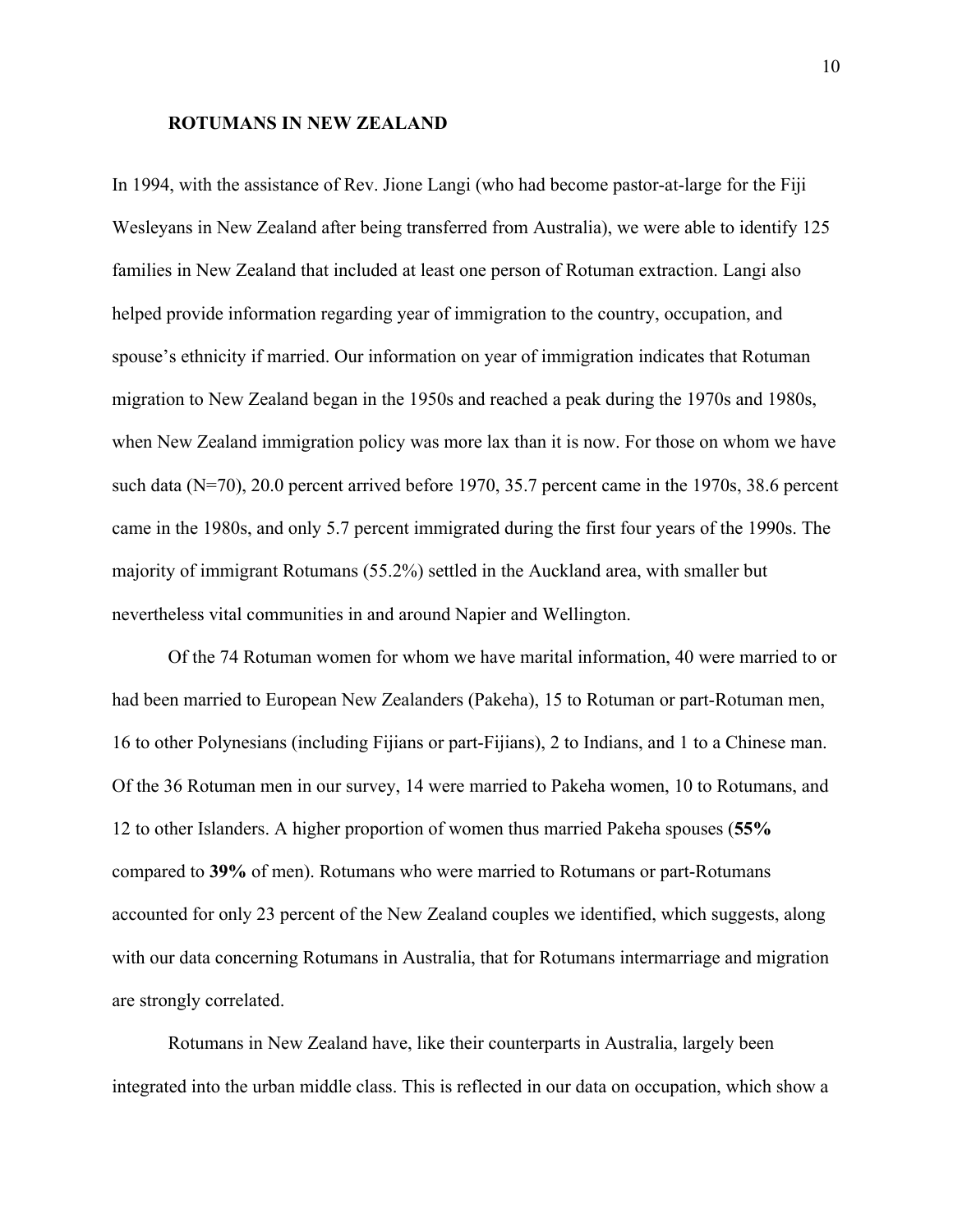preponderance of both men and women, and their spouses, in managerial/supervisory, professional, or white-collar occupations (**75.0%** of Rotuman women, **70.6%** of their spouses; **55.9%** of Rotuman men, **85.7%** of their spouses).

**The 2013 New Zealand census provides a revealing update of the data we collected. Major findings regarding Rotumans in New Zealand are as follows:** 

**• The population of Rotumans in New Zealand increased from slightly over 500 in 2001 to slightly over 600 in 2006 and to 783 in 2013.** 

**• The median age of Rotumans in 2013 was 25.6; 44.7 percent were male and 55.3 percent female.** 

**• Of those under the age of 15, 56.3 percent were New Zealand born, while this was the case for only 21.9 percent of those between the ages of 15–64 and for none of those over the age of 65.** 

**• In 2013, 93.1 percent of Rotumans lived on the North Island, with the majority (59.0%) in the Auckland Region, followed by the Waikato Region (10.7%) and the Wellington Region (9.6%).** 

**• In 2013, 37.9 percent said Rotuman was their only identity, 35.2 percent said they belonged to two ethnic groups, and 27.2 percent said they belonged to three or more ethnic groups. Of those aged 65 and over, 81.0 percent said Rotuman was their only ethnicity, while this was the case for only 15.3 percent under the age of 15.** 

**• Of those with mixed ethnicity, 49.4 percent combined only with other Pacific peoples (excluding New Zealand Maoris), 25.3 percent combined with Europeans (Pakehas), 5.0 percent with NZ Maoris, and 7.3 percent with Asians. An additional 13.4 percent combined with Pacific peoples and two or more other ethnicities.**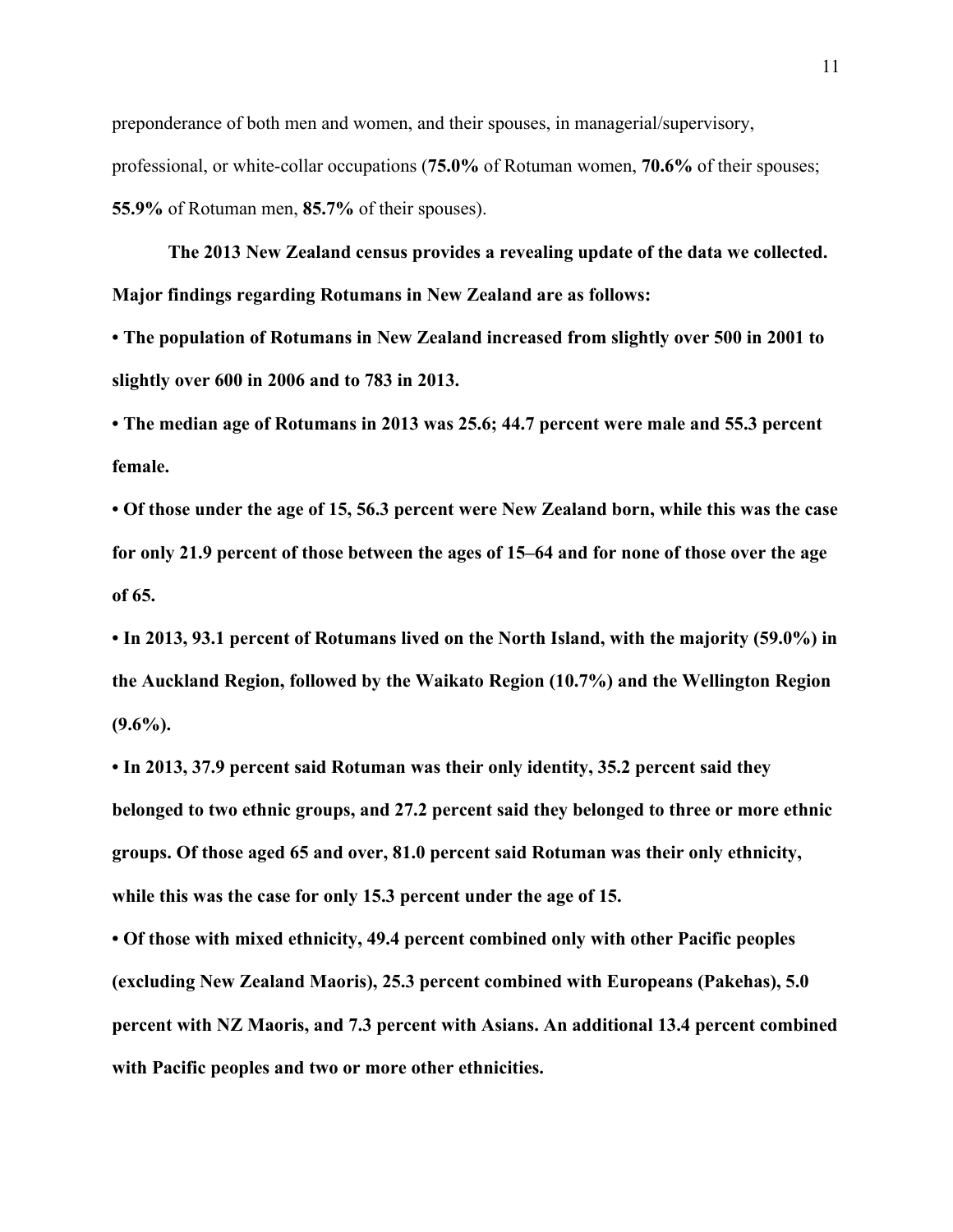**• While nearly everyone claimed proficiency—ability to hold a conversation about everyday things—in the English language (96.1%), proficiency in Rotuman was reported by 30.1 percent of those identifying themselves as Rotuman. Among those born in New Zealand, only 4.7 percent claimed proficiency in Rotuman, compared to 55.9 percent of those born abroad (mainly in Rotuma and Fiji).** 

**• For Rotumans over the age of 15, 84.9 percent had a formal qualification (level 1–4 certificate or above) compared with 70.1 percent for other Pacific Islanders and 79.1 percent for the New Zealand population as a whole. A bachelor's degree or higher was held by 15.7 percent of Rotumans, compared to 8.0 percent for other Pacific Islanders and 20.0 percent for the total population of New Zealand.** 

**• The most common occupations for Rotumans were professional (21.8%), clerical and administrative (16.8%), and managerial (14.9%). Men were most likely to be employed as technicians and trades workers (20.4%), while women were most likely to be employed as professionals (24.5%).** 

**• The median income was \$34,700 for men and \$23,000 for women, with the majority (63.7%) coming from wages, salary, commissions, bonuses, etc. The unemployment rate was 7.4 percent, lower than that for other Pacific Islanders (10.0%), but higher than the New Zealand average (4.8%).**

Circumstances for Rotumans in New Zealand have been affected by the social visibility of the indigenous Maori population. Although the initial division between Pakeha and Maori remained the anchor of New Zealand ethnic distinctions, substantial immigration of other Polynesians (particularly Cook Islanders, Samoans, Tongans, and the people of Niue) following World War II has made the situation more complex. As in Australia, 'Rotuman' was a largely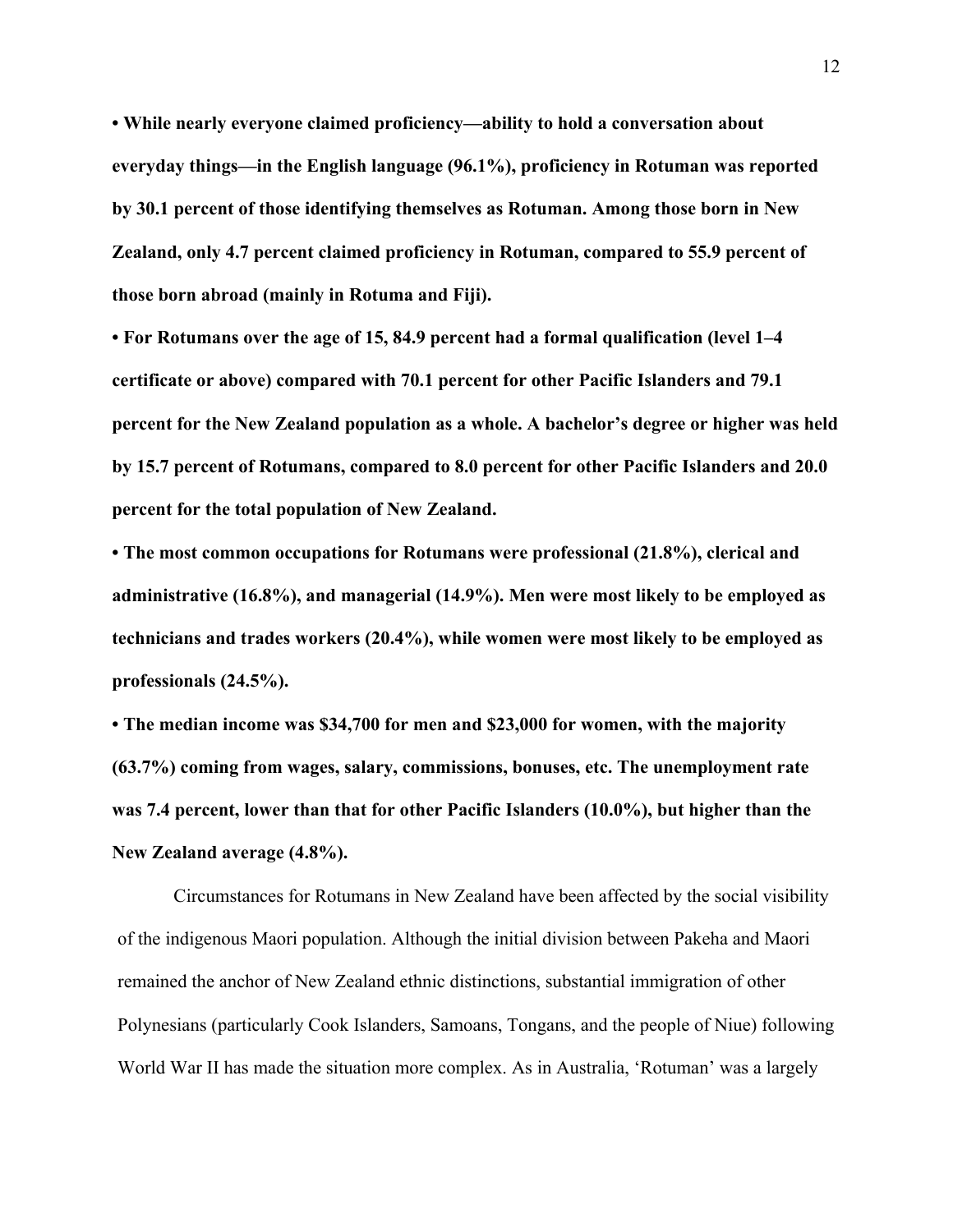unknown category in New Zealand, and migrants generally identified themselves as being from Fiji or Polynesia, but the connotations associated with being Polynesian in New Zealand are complicated by ambivalent feelings frequently expressed by Pakeha. The association of Maori and Samoans in many people's minds with various kinds of social problems has offset proclaimed liberal commitments to a society in which race is of no consequence. Rotumans found that the Polynesian component of their identity could be problematic at times and contextually variable. More recently, the Rotuman presence in New Zealand has been given a higher profile as a result of some *Tagata Pasifika* coverage on national television, including segments on Rotuman language and dance and a video of Rotuman staff member Ngaire Fuata's first visit to her parental homeland.

A recent vignette on *Tagata Pasifika* sums up the current state of affairs for many Rotumans in New Zealand in relation to their cultural identity. Two young Rotumans attending a cultural celebration were asked by the interviewer, 'Have you been to Rotuma yet?'. 'No', the children responded. 'Do you know where Rotuma is?'. 'No', they said again. 'Do you know how to spell Rotuma?'. 'No', they giggled. 'What have you learned so far with today's celebration?'. 'I've learned about the dancing and about family and friends hanging out together', the young girl answered. 'Are you proud to be Rotuman?'. 'Yes', the children nodded, and then repeated firmly, 'Yes'.

# **GETTING TOGETHER**

In both Australia and New Zealand, households are geographically dispersed, within cities as well as around the country, and most adults spend their weekdays employed as wage earners, attending school, or running their households. Such conditions leave little time for socialising,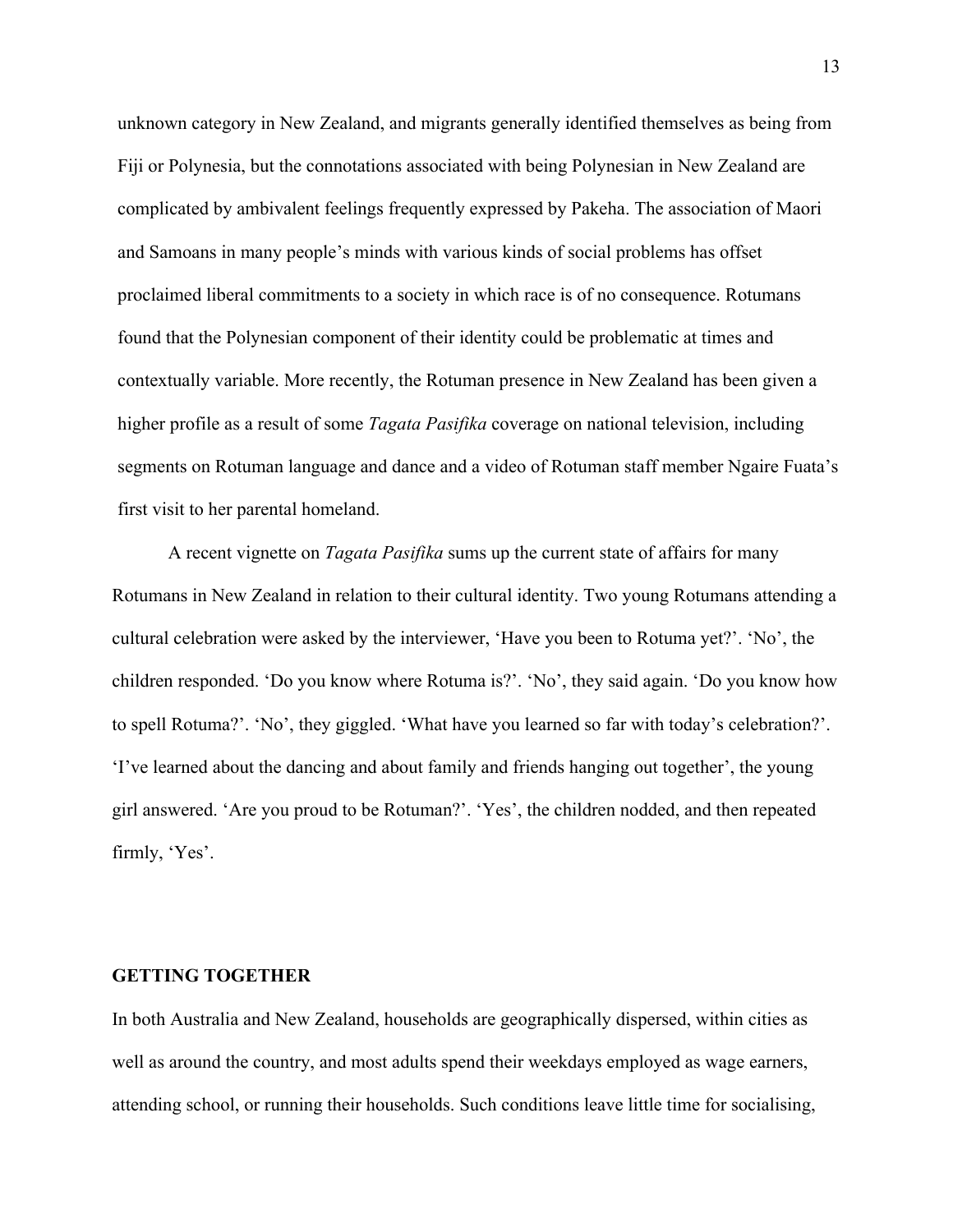other than with workmates, schoolmates, and neighbours, few of whom are likely to be Rotuman. This means that for Rotumans to organize themselves into communities, and for them to plan events that are distinctively Rotuman, they are generally restricted to weekends.

Only in the larger communities like Sydney, Brisbane, and Auckland is the population concentrated enough to sustain church congregations served by a Rotuman minister who conducts services in the vernacular language. Rotuman congregations, where they exist, allow people to socialise with one another, reinforcing ties and heightening cultural awareness. In such cases, Sunday is a day when one's Rotuman identity can be foregrounded, but the majority of Rotumans in Australia and New Zealand attend churches where services are conducted by ministers or priests unfamiliar with their language or culture. For these individuals, the only time that can be allocated for Rotuman events is Saturday. In addition, Saturday is the only day available for events that are inclusive of nearly all religious denominations.

Under such circumstances, organising activities or events is no simple task. People often have conflicting commitments, even if they desire to spend time with their fellow Rotumans. Their children may be engaged in sports or other activities during the weekends that pull them away, and non-Rotuman spouses may have obligations to *their* families and friends. Individuals' level of commitment to the local Rotuman community varies greatly, so that while some are eager participants, others have to be coaxed to become or remain involved or even to attend an occasional event. Keeping a Rotuman community viable thus requires the leadership of committed individuals who are prepared to take the time and spend the energy to organize activities, to keep people informed, and to take responsibility for raising and allocating funds to meet expenses incurred by the group. Since chiefly titles on Rotuma are specific to localities there and do not retain their authority away from the island, leadership is a delicate matter, and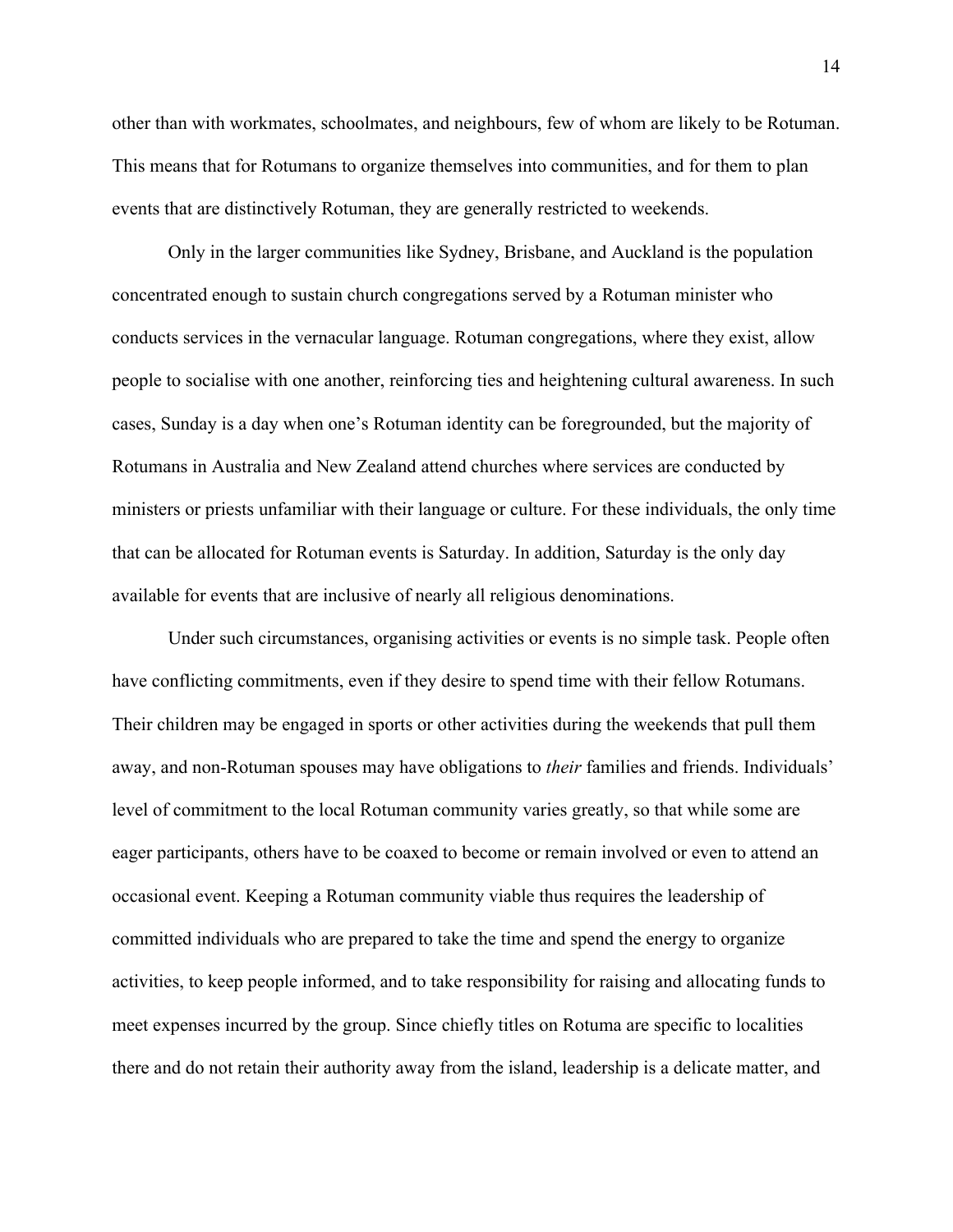concern over the management of money in particular has plagued overseas Rotuman communities wherever they have emerged.

 The experience of Rotumans in New Zealand provides an example. In the 1970s, a first attempt was made to organize the growing Rotuman enclave in Auckland, but the effort was ill fated and short lived; a second attempt in the 1980s also met with failure. Factional strife reportedly broke out, leading to disenchantment and bad feelings. Then, following the appointment of Rev. Jione Langi to Wellington in 1985, a gradual process of reincorporation took place. Reverend Langi made an all-out effort to identify Rotuman families in New Zealand and to help them create an overarching community. In 1992, he was appointed pastor-at-large to the Fiji Methodist community in New Zealand and relocated to Auckland. He established the Rotuman New Zealand Fellowship as a formal organisation with a written constitution, dues, and biannual meetings. The Fellowship has hosted Rotuman groups traveling to New Zealand, organized a Christmas sojourn to Fiji and Rotuma, and held fund-raising drives for various purposes. It is nonsectarian in character and divided into three chapters based on regions within New Zealand (Auckland, Wellington, Waikato/Bay of Plenty).

Despite the charismatic leadership of Reverend Langi, periodic disputes threatened the integrity of the Fellowship. Following a trouble-plagued group trip to Rotuma in 1993, during which limited transportation to the island required some families to remain in Fiji proper, several members protested and dropped out of the Fellowship, threatening group cohesion. Only after Langi was reassigned to Fiji did most of the protestors return to the Fellowship, which presently appears to be strong and active under the leadership of a layman, and the annual meetings, hosted by each regional group in turn, are eagerly anticipated and well attended.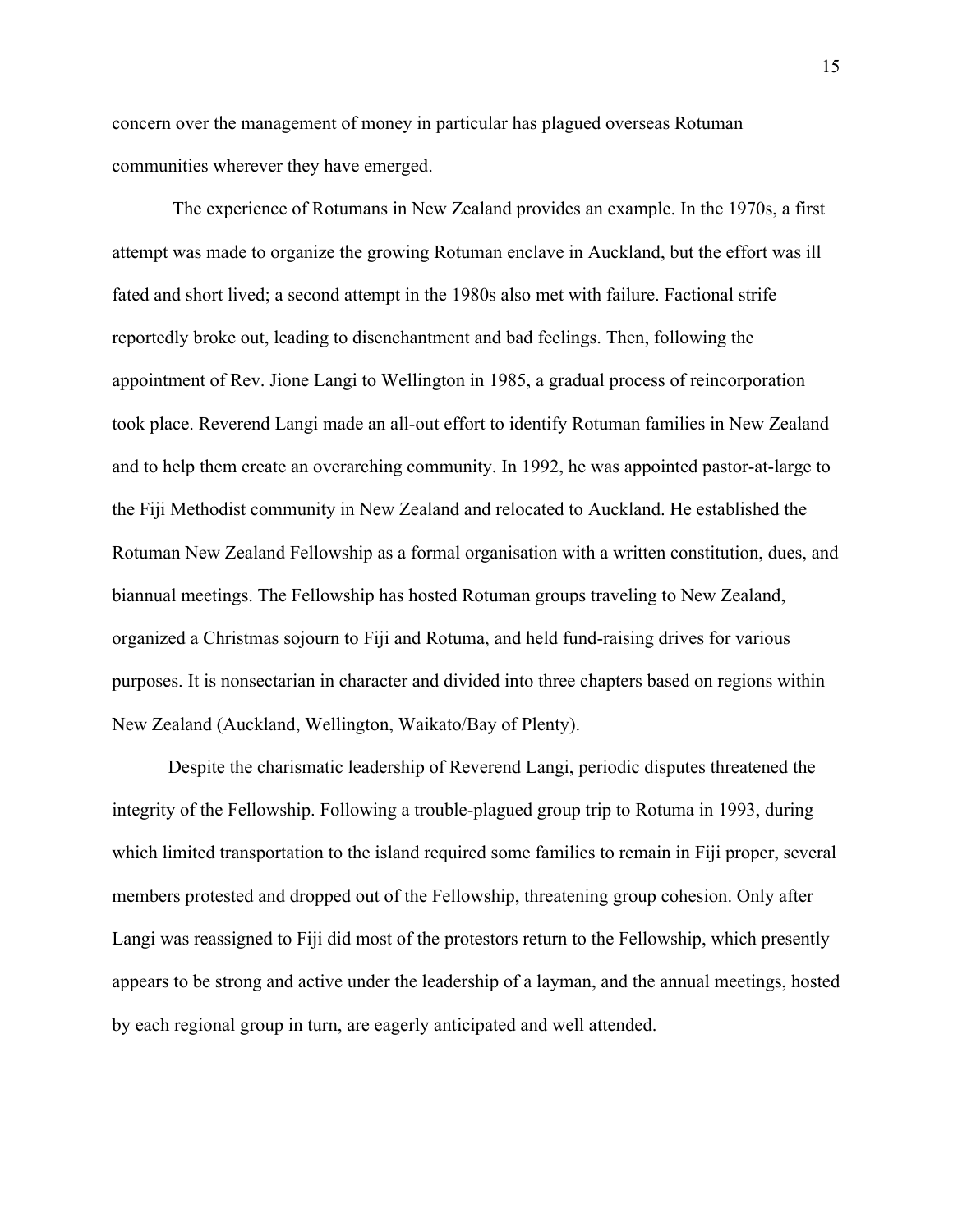Intermarriage can also be an impediment to the formation of viable communities. First, it creates conditions in which the Rotuman language is subordinated to English or another common language. Language use is a central feature of cultural identity; not speaking Rotuman on a daily basis means missing the opportunity of bringing into regular focus concepts and ideas that are constant reminders of one's Rotuman heritage. Second, intermarriage results in half of one's kin network being non-Rotuman, and thus one's association with Rotumans is likely to be considerably diluted. The more culturally different in-laws are, the more one has to adjust one's own behavioral style to get along, perhaps muting that which is most Rotuman in one's character. Third, spouses raised in the Western cosmopolitan mode often find the extended family orientation that prevails in Polynesian societies burdensome and intrusive. They may resent frequent demands on their own nuclear family for contributions to various events and causes and may not welcome visits from their spouses' kin. They may also discourage their spouses' participation in any Rotuman cultural events. This is not always the case, of course. We know of several European spouses who have learned the Rotuman language, who are themselves eager participants in activities within the Rotuman community, and who make periodic 'pilgrimages' to Rotuma. But these seem to be the exception rather than the rule. For the most part, the high degree of intermarriage appears to diminish migrants' links to their network of Rotuman kinsmen and peers and to weaken their sense of Rotuman identity. In addition, their part-Rotuman children generally do not speak the language and can easily dissociate themselves from their Rotuman ancestry.

The importance of language cannot be overemphasized. A major goal of our recent research has been to determine which aspects of Rotuman culture were being singled out for preservation as symbolic of group identity. When we have asked the question directly, the first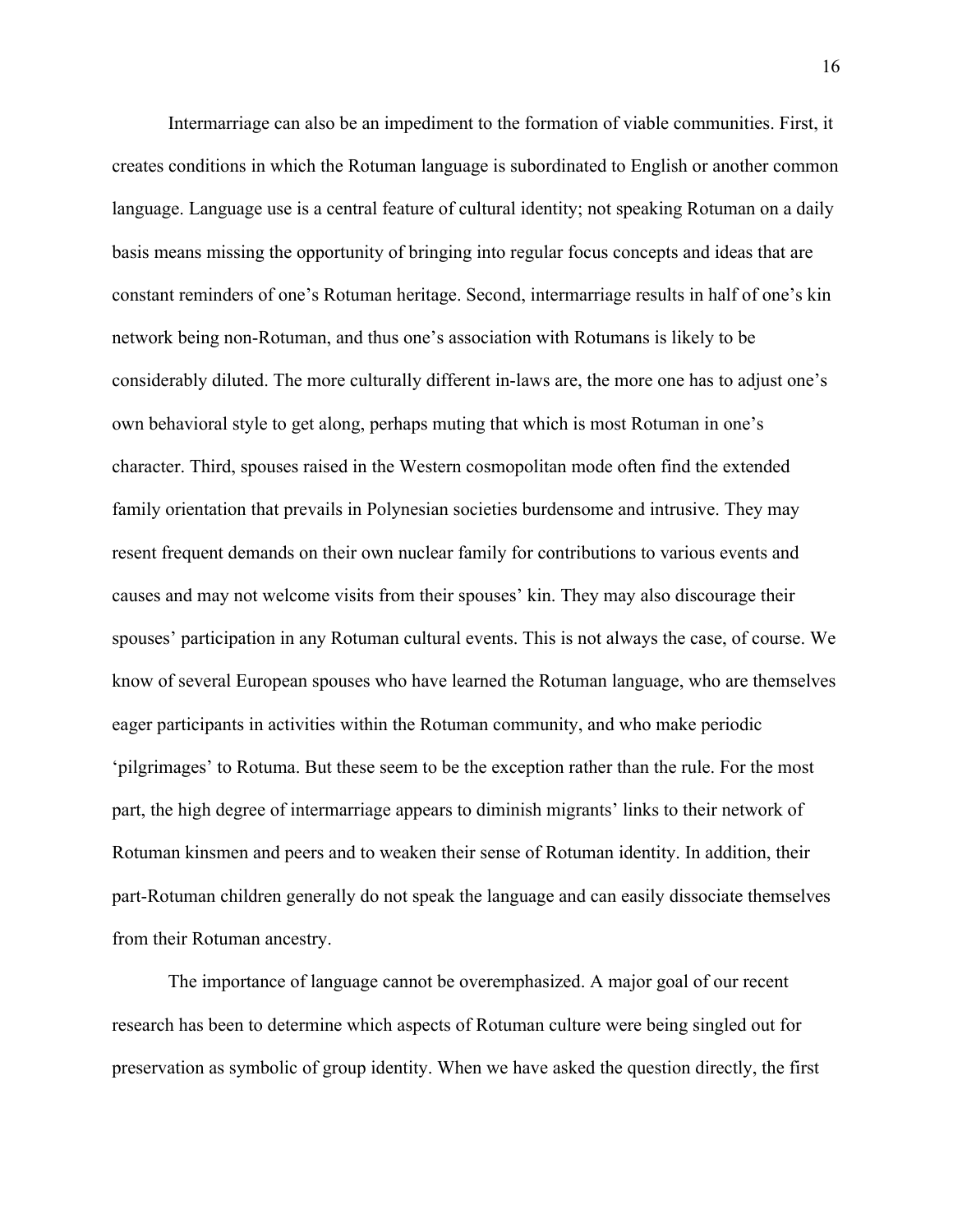thing mentioned by most migrants, particularly those of the older generation who grew up on the island, is preservation of the Rotuman language. It is key for many reasons. Not only does language encode aspects that are unique to the culture, but it also provides the nuances of communication that are at the heart of intimacy for those who grew up on Rotuma. But teaching the language to the children of migrants is a difficult task, in part because the language is phonetically and grammatically complex due to metathesis, which creates unusual vowel diphthongs that have grammatical significance. Still, efforts are made to preserve the language by using it as much as possible in informal settings, by teaching children Rotuman songs, and by holding classes for anyone interested. In Australia there is a weekly radio program broadcast mostly in the Rotuman language, and Rotuman is a frequent medium of communication in social media on the Internet. Those who are motivated to learn the language can take advantage of an interactive Rotuman-English dictionary on the Rotuma Website (www.rotuma.net), a website created by Alan Howard in 1996, and the Rotuman Language and Culture Website (www.neiu.edu/~rotuman/) created by Marit Vamarasi, a linguist married to a Rotuman man.

It is important to note that ties to Rotuma and to Rotumans in Fiji remain strong for a great many migrants and their foreign-born children. Visits in both directions are common, while donations of goods and services, as well as remittances, maintain a steady flow to the home island. For the Australian- and New Zealand–born offspring of migrants, visits to Rotuma can take on the aura of a pilgrimage, 'a return to the beginning, to the bosom of the family, the hearth and a reification of identity' (Hannan 2008: 250). And in recent years, social media like Facebook have become vehicles facilitating and reinforcing ties via the sharing of information (often in the Rotuman language) and photos. Over **eighty** Rotuman groups are listed on Facebook, with the largest, 'Rotumans on Facebook', having over **5,000** members. (However,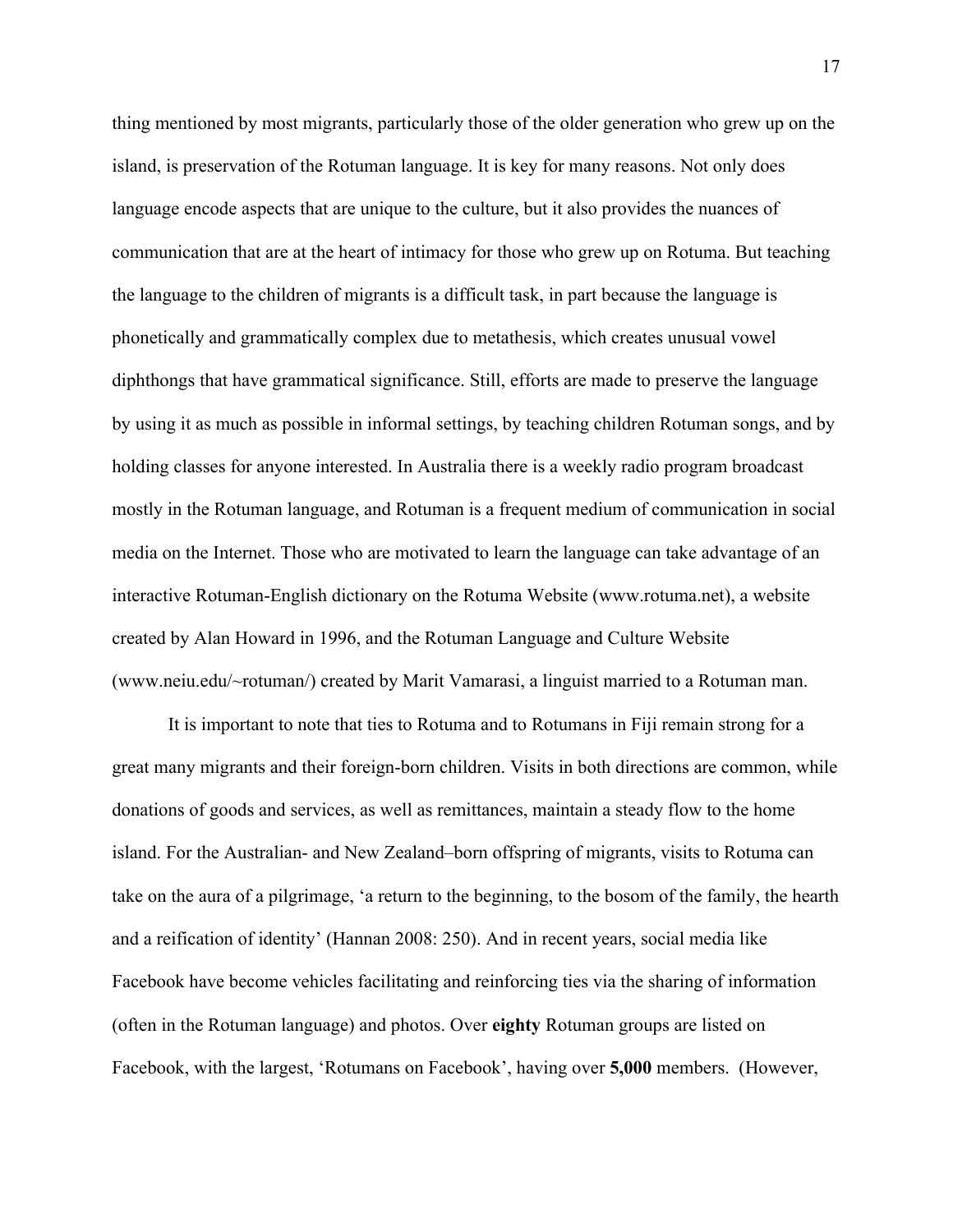because Rotuma itself still does not have ready access to the Internet, those on the island have not been active participants.). A general theme portraying Rotuma as a kind of paradise pervades the postings, adding to the attractiveness of Rotuman identity. In addition to individuals' postings, groups use Facebook to discuss and announce plans for meetings and uniquely Rotuman celebrations.

## **CONCLUSION**

Our thesis in this article is that for Rotumans in Australia and New Zealand the maintenance of a viable Rotuman identity, and preservation of the Rotuman cultural heritage, does not occur naturally; it requires conscious motivation, organisational skills, and a lot of work. Several factors pose a challenge: the fact that a high proportion of Rotumans are married to non-Rotumans who do not share their cultural knowledge and may not be prepared to accept Rotuman cultural values; the geographical dispersal of households within cities and around countries; the relative success of Rotumans economically and socially, which allows them to blend in easily in their host societies; the lack of institutionalized hierarchy within diasporic Rotuman communities; and the comparative complexity of the Rotuman language, which, along with an absence of adequate teaching materials, makes it difficult to learn as a second language.

Indeed, it is a tribute to Rotumans in Australia and New Zealand that they have put in the effort to create vibrant communities in all locations where there are enough eligible households. It is testimony to an unwavering motivation to promote a heritage in which they take great pride as well as a willingness to make whatever sacrifices it takes. In addition to the sheer pleasure that derives from getting together with their cultural mates, they share a pride in the overwhelming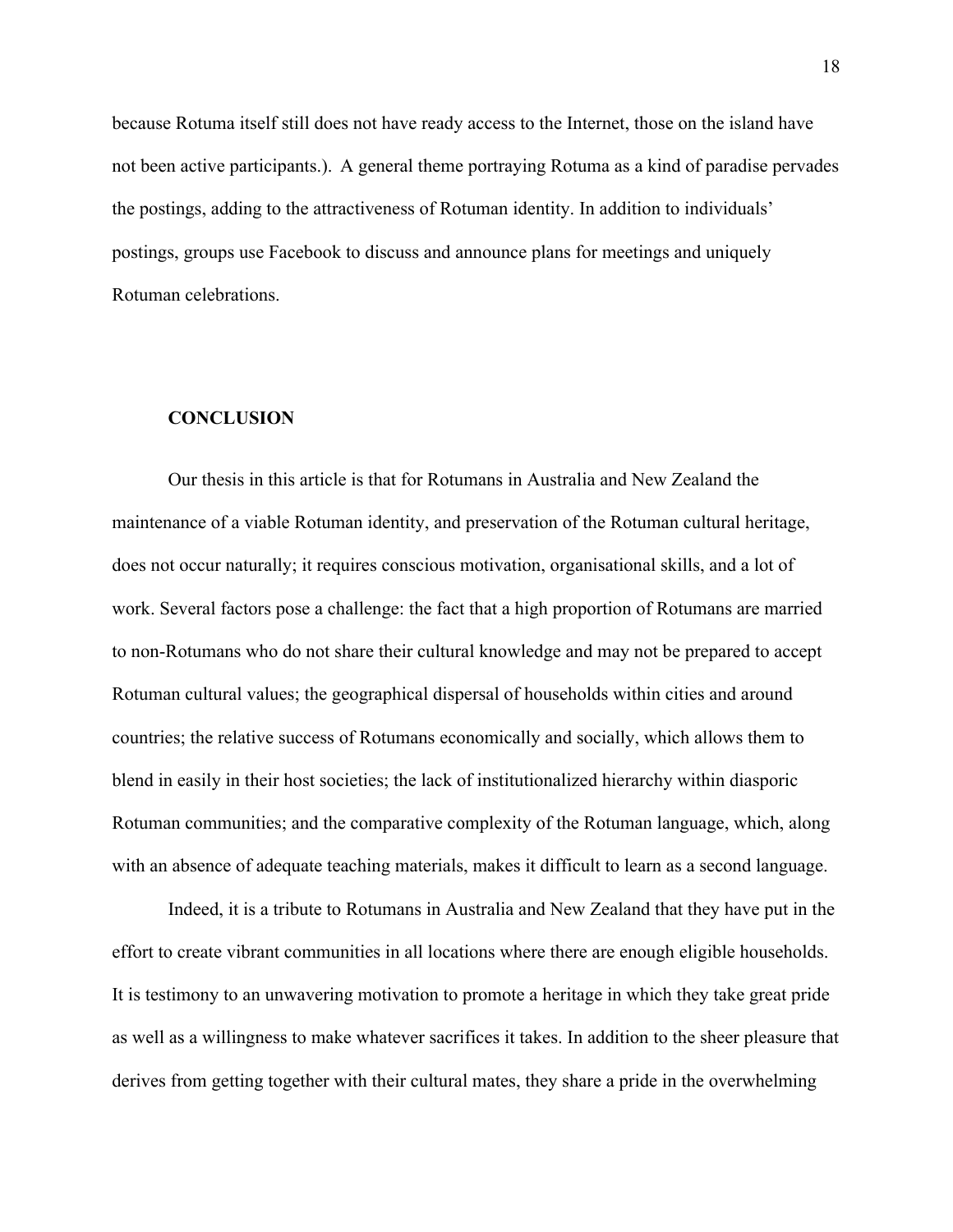success of Rotumans worldwide and in the (somewhat romanticized) image of the home island, all of which helps to foreground a cultural identity that could easily have been lost in the process of assimilating to their hosts' sociocultural environments.

# **ACKNOWLEDGMENTS**

This article is an expanded version of a presentation delivered at the 19th annual conference of the New Zealand Studies Association in Nijmegen, The Netherlands, on 29 June 2013. Portions of our findings were reported in previous publications, including Howard and Rensel 2001, 2004, and 2007.

# **REFERENCES**

Allen, William (1895), 'Rotuma', *Report of the Australasian Association for Advancement of Science,* pp. 556–579.

Fletcher, William (1870), *The Wesleyan Missionary Notices,* no. 13, vol. III, Sydney: Australian Wesleyan Methodist Conference.

Gordon, William (1884), Outward Letters, dispatch from Wm. Gordon to Colonial Secretary, 24 November 1884, Fiji Archives, Suva.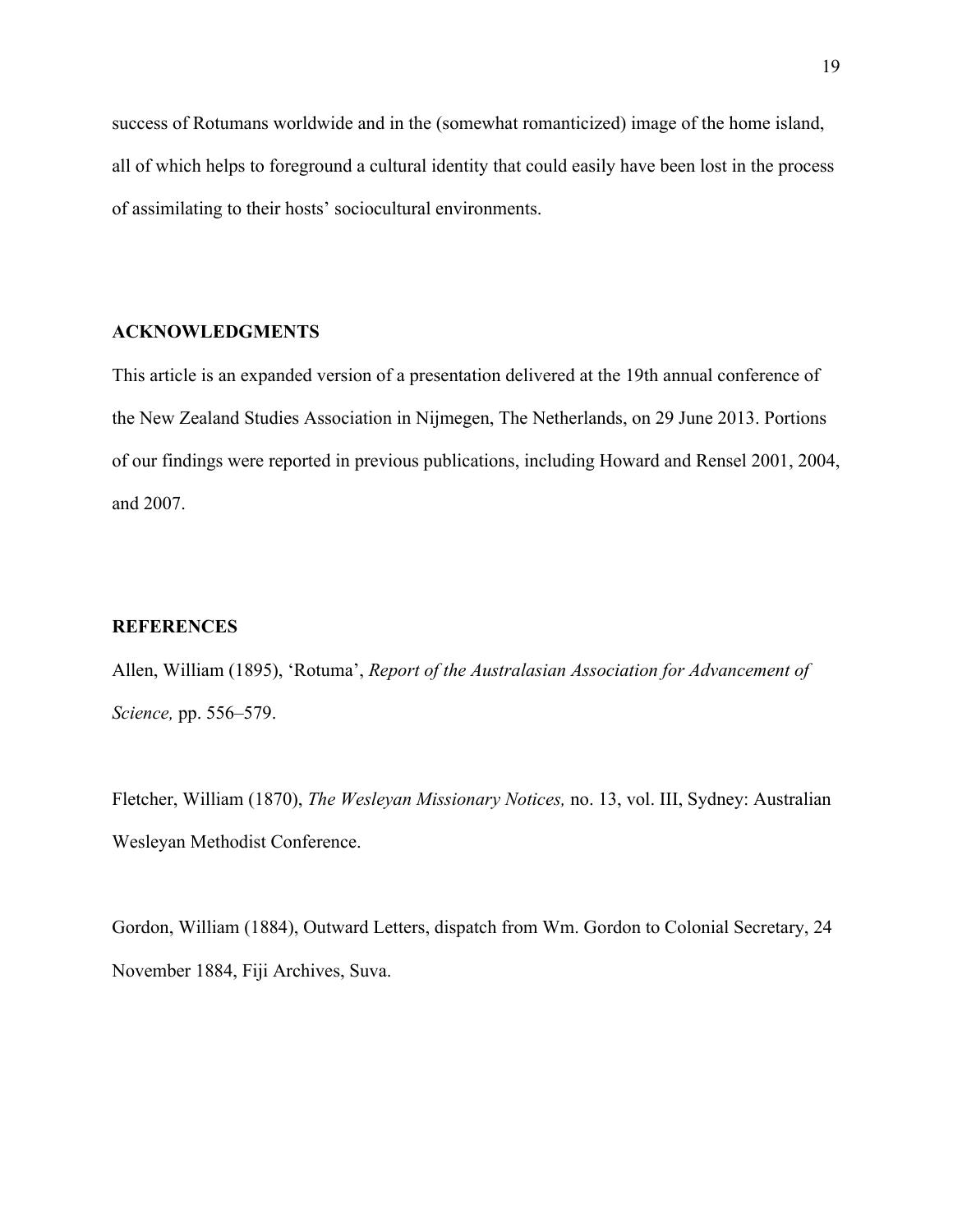Grace, George W. (1959), 'The position of the Polynesian languages within the Austronesian (Malayo-Polynesian) language family', *A Supplement to the International Journal of American Linguistics*, 25: 3, pp. 1–177.

Hannan, Agnes (2009), 'Being Rotuman in Australia: Cultural Maintenance in Migration', PhD thesis, School of Arts and Social Sciences, James Cook University, Queensland, Australia.

Howard, Alan (1961), 'Rotuma as a hinterland community', *The Journal of the Polynesian Society*, 70: 3, pp. 272–299.

Howard, Alan, and Howard, Irwin (1977), 'Rotumans in Fiji: The genesis of an ethnic group', in Michael Lieber (ed), *Exiles and Migrants in Oceania,* Honolulu: University of Hawai'i Press, pp. 161–194.

Howard, Alan, and Rensel, Jan (1994), 'Rotuma in the 1990s: From hinterland to neighbourhood', *The Journal of the Polynesian Society*, 103: 3, pp. 227–254.

——— (2001), 'Where has Rotuman culture gone? And what is it doing there?', *Pacific Studies*  24: 1-2, pp. 63–88.

——— (2004), 'Rotuman identity in the electronic age', in Toon van Meijl and Jelle Miedema (eds), *Shifting Images of Identity in the Pacific,* Leiden: KITLV Press, pp. 219–236.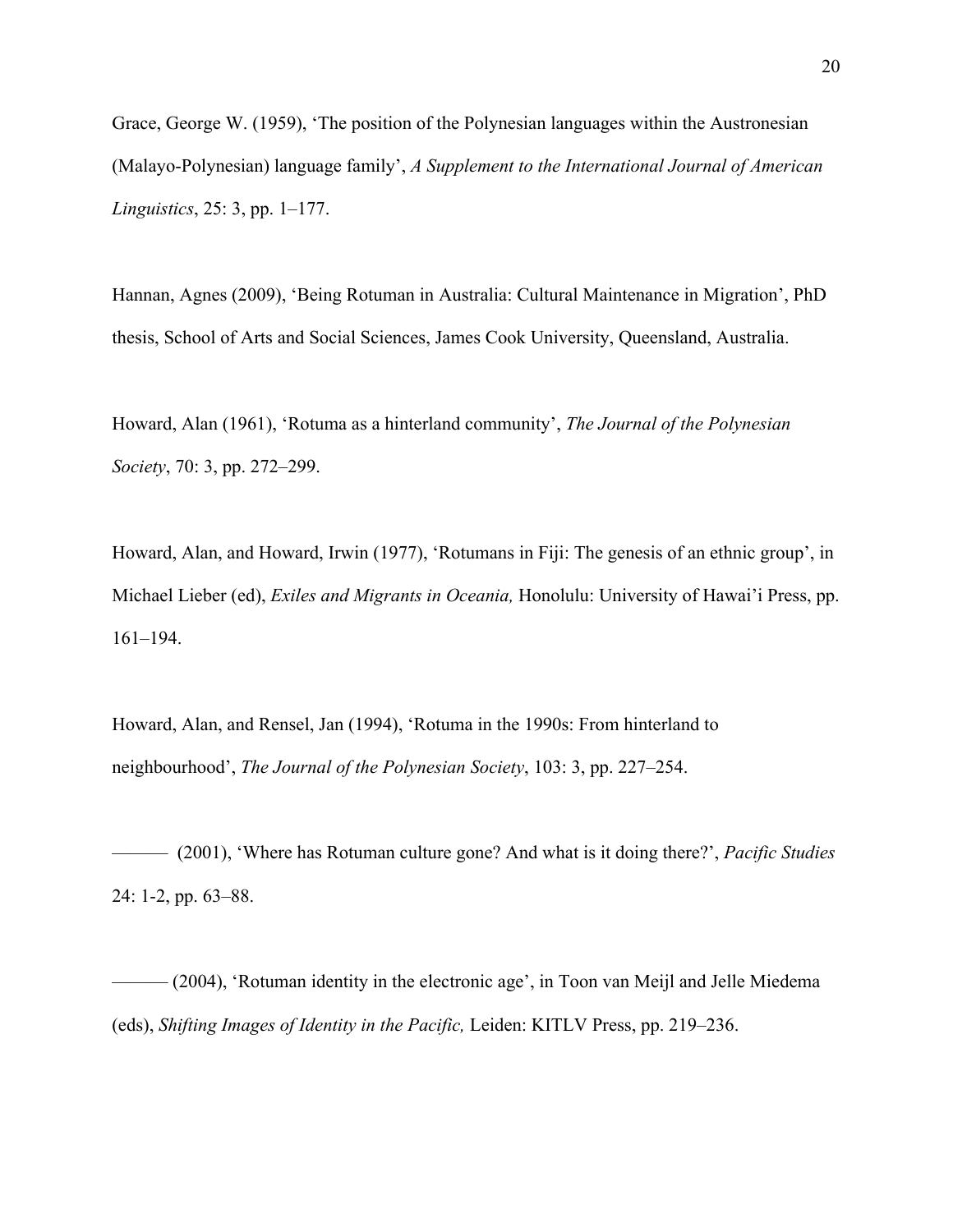——— (2007), 'Rotuman Identity in a Global Community', in *Island Legacy: A History of the Rotuman People*, Victoria, British Columbia: Trafford Publishing, pp. 375–391.

——— (2012), 'Issues of concern to Rotumans abroad: A view from the Rotuma Website', in Jan Rensel and Alan Howard, (eds), *Pacific Islands Diaspora, Identity, and Incorporation,* special issue, *Pacific Studies* 35: 1-2, pp. 144–183.

Michael, Seferosa (1991), *Rotuman Migration and Settlement in Sydney,* Sydney: Department of Immigration, Local Government and Ethnic Affairs.

Mua, Makereta (2007), 'Sạunōan Ka 'Eagke Maoan (Forgotten But Not Lost): Rotuman Migration to the Torres Strait', MA thesis, University of the South Pacific, Suva, Fiji.

Rensel, Jan (1993), 'The Fiji connection: Migrant involvement in the economy of Rotuma', *Pacific Viewpoint*, 34: 2, pp. 215–240.

Schmidt, Hans (1999), 'Rotuma: Sprache und Geschichte (Rotuma: Language and History)', PhD thesis, University of Hamburg, Germany.

Shnukal, Anna (1992), 'Pacific Islanders and Torres Strait 1860–1940', *Australian Aboriginal Studies*, 1, pp. 14–27.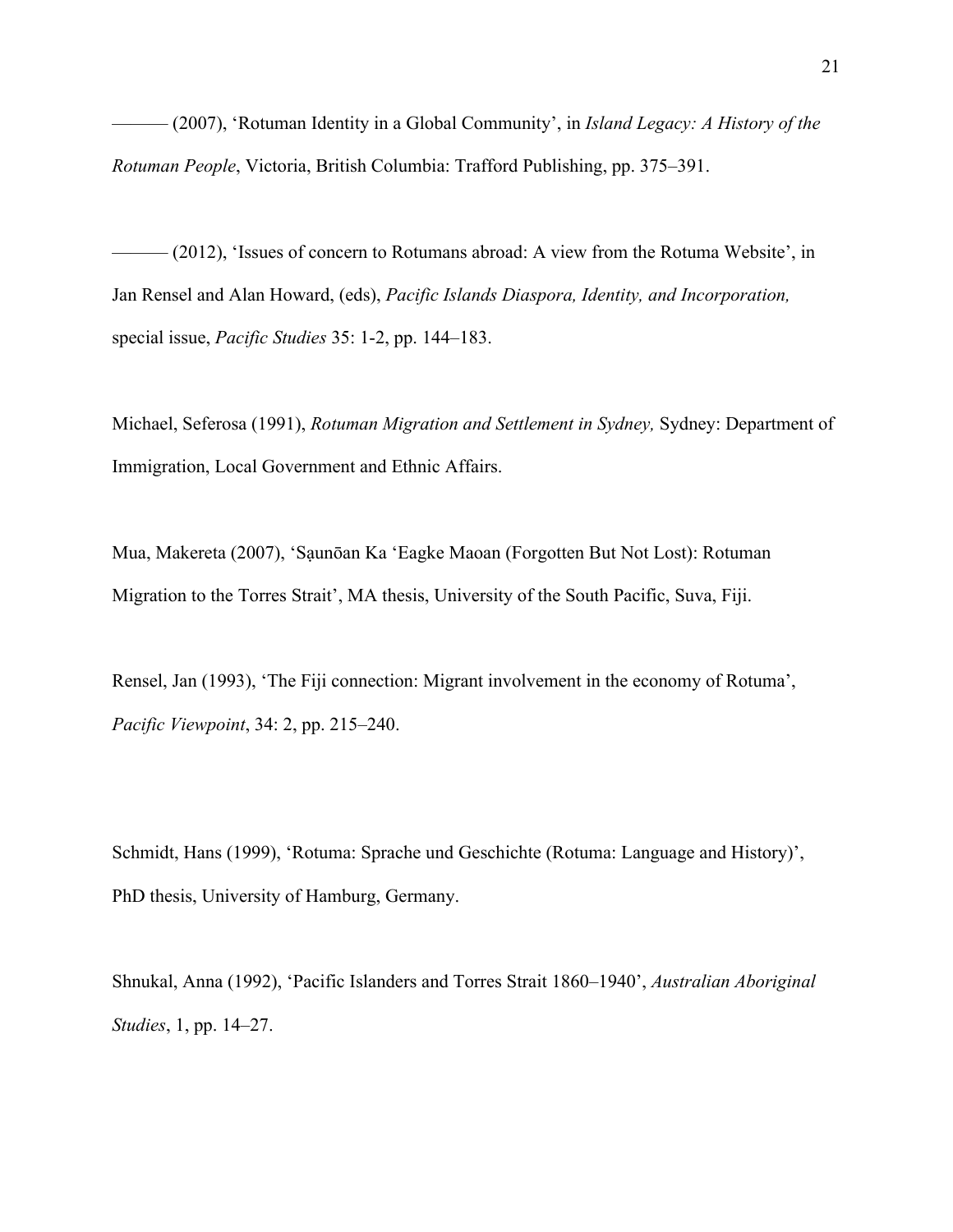# **SUGGESTED CITATION**

## **CONTRIBUTOR DETAILS**

Jan Rensel is managing editor for the Center for Pacific Islands Studies, at the University of Hawai'i at Manoa. She has been conducting research among Rotumans on Rotuma and in the Rotuman diaspora since 1987. In addition to numerous articles about Rotumans, her publications include *Home in the Islands: Housing and Social Change in the Pacific* (co-edited with Margaret Rodman, 1997), and *Island Legacy: A History of the Rotuman People* (co-authored with Alan Howard, 2007).

Alan Howard is professor emeritus in anthropology at the University of Hawai'i at Manoa. He began doing research among Rotumans in 1959, which he continues till the present, and since 1987 in collaboration with his wife, Jan Rensel. In addition to numerous articles, he has authored and edited several volumes, including *Learning to Be Rotuman* (1970); *Developments in Polynesian Ethnology* (co-edited with Rob Borofsky, 1989); *Spirits in Culture, History, and Mind* (co-edited with Jeannette Mageo, 1996); *Island Legacy: A History of the Rotuman People* (co-authored with Jan Rensel, 2007); and *Back in the Field Again: Long-Term Fieldwork in Oceanic Anthropology,* a special issue of *Pacific Studies* 27 (3/4) (co-edited with John Barker, 2004).

Contact: Center for Pacific Islands Studies, 1890 East-West Road, Moore Hall 210, University of Hawai'i–Mānoa, Honolulu, HI 96822

E-mail: rensel@hawaii.edu; ahoward@hawaii.edu